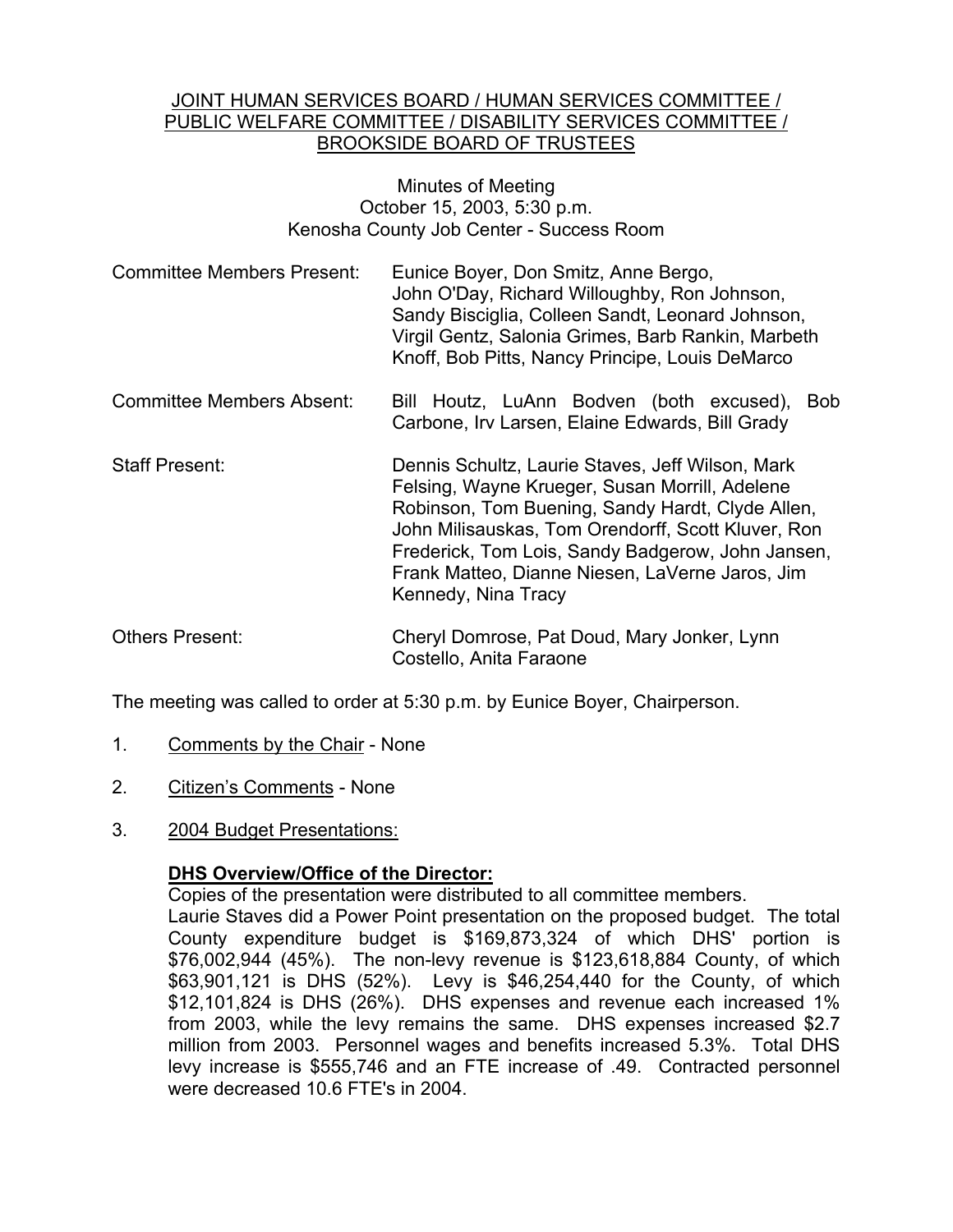Richard Willoughby questioned the 5.3% increase in personnel costs. Would service also increase 5.3%? Dennis Schultz and Laurie Staves explained that the costs are negotiated salary and benefit increases.

## **Office of the Director:**

Laurie Staves reviewed the services provided by the Office of the Director in 2002. Fiscal Management oversaw a 7.1 million budget in 2002. Contract Monitoring handled over 200 contracts with 150 different providers. Central Services handles building security, staff training, lease administration for our partner agencies, orders supplies, and coordinates all building services. Planning & Evaluation provides grant research and preparation. There is a 3.1% personnel increase for 2004. 2004 Office of the Director budget is \$531,496, with \$17,500 revenue. The 2004 levy is \$513,996.

# **MOTION by Leonard Johnson to approve the Office of the Director 2004 budget as presented, seconded by Sandy Bisciglia. MOTION CARRIED UNANIMOUSLY.**

### **Disability Services:**

Ron Frederick said that there are no major changes for 2004 in services. DCFS bailed out DDS in 2002, when they were over budget. Personnel increase is 2.6% for 2004. The 2004 DDS budget is \$16,551,382, of which \$15,328,215 is revenue and \$1,223,167 is levy. Tax levy increase is \$354,359.

John O'Day said he was looking for money in the budget without increasing it. Looking at the budget book, it seemed that Staff Development was never spent out. He requested that for the Finance Committee next week, we project how much will be spent and will not be spent. Laurie Staves and Jeff Wilson said they would have that information available.

Dennis Schultz added that social workers and nurses need to get credits to keep their certification. Some trainings are required by our grants, and they are paid for by the grants. The State also requires certain trainings by ES and Child Support workers.

Colleen Sandt stated that outside of government, nurses and social workers pay for their own credits for re-certification.

## **MOTION by Anne Bergo to approve the Division of Disability Services 2004 budget as presented, seconded by Colleen Sandt. MOTION CARRIED UNANIMOUSLY.**

# **Brookside:**

Sandy Hardt said that Brookside has 154 beds. People are being admitted mostly for long-term care. For the most part they are not seeing a large number of admissions for rehabilitation and return home. This will be the second year for a levy decrease. Personnel costs increased 4.5% for wages and benefits. The provider bed tax is \$82,152 in 2004. In July, 2003, the bed tax, which is paid to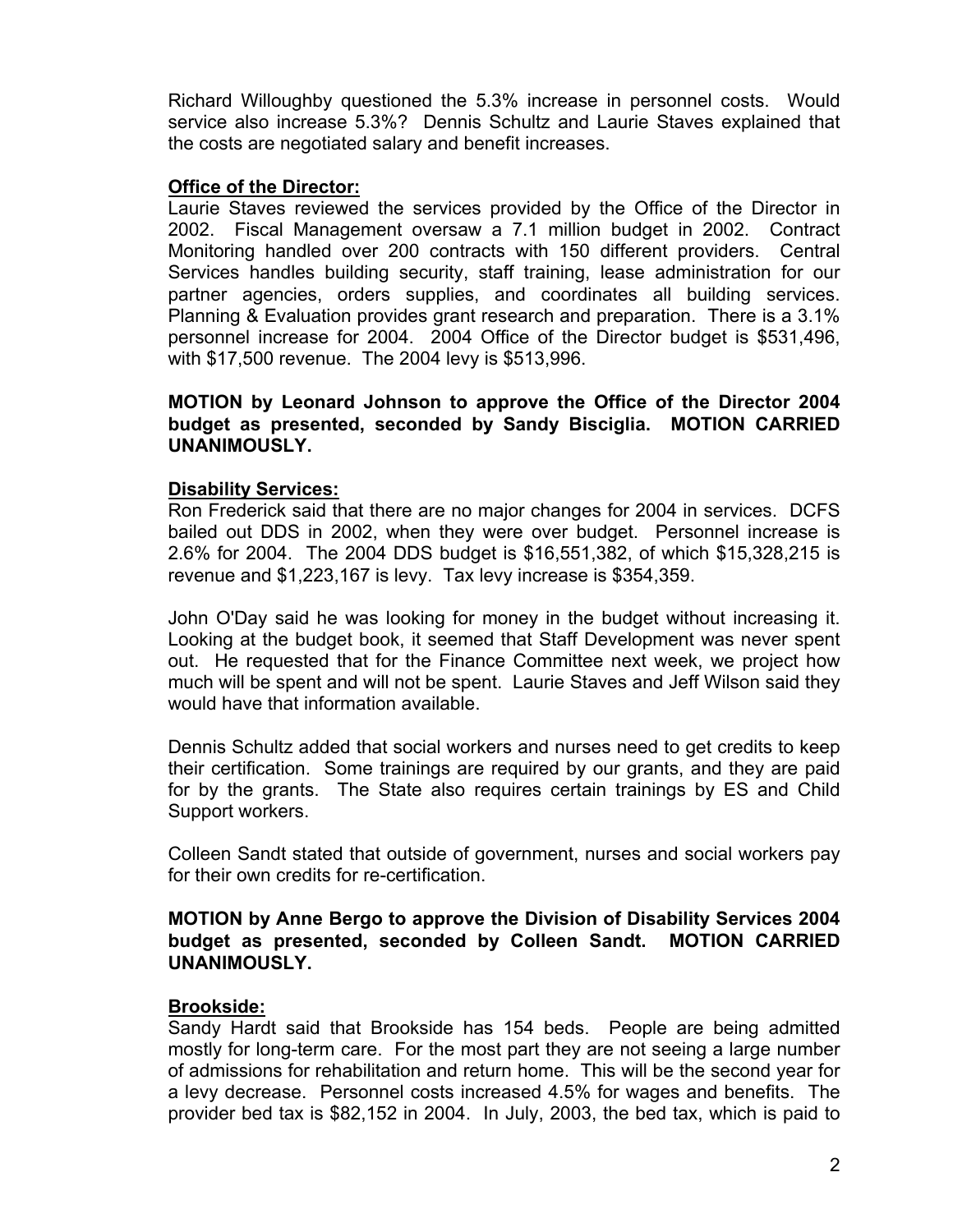the State, increased from \$32/bed to \$75/bed. Brookside did receive a 3% Medicaid rate increase to help offset the bed tax, but it's not enough. Their 2004 budget is \$10,915,519, with \$8,054,860 revenue. The 2004 levy is \$2,860,659 (a decrease of \$23,837).

Their staff development line is \$13,000, and they do use it.

Colleen Sandt questioned the PPD (per patient day) amount of staff at Brookside in comparison to the private sector. Ms. Hardt explained that the Brookside PPD rate includes staff that are being paid while out on A&S. They are looking at their A&S policy with Local 1392 during upcoming negotiations to find ways to decrease the \$160,000 expense in future budgets. Another reason for the higher PPD at Brookside is the way Brookside was designed. Additional staff hours are needed because of the satellite kitchens and private rooms. Ms. Sandt also asked about the Medicare A RUGS (Resource Utilization Groups) rate. Ms. Hardt replied that it has decreased to Brookside, causing less revenue.

# **MOTION by Colleen Sandt to approve the Brookside Care Center 2004 budget as presented, seconded by Leonard Johnson. MOTION CARRIED UNANIMOUSLY.**

# **Veterans Services:**

Tom Lois reviewed some of the services provided in 2002, including the fact that they served 332 families with burial benefits and provided 76 educational grants. Personnel costs increased 3.7%. Total 2004 budget is \$250,511, with \$13,000 revenue. 2004 levy is \$237,511, a 7.1% increase.

Their staff development for 2003 was \$1,300, which was totally used. Additional staff training was required by the State to learn on-line loan applications, etc.

# **MOTION by Leonard Johnson to approve the Division of Veterans Services 2004 budget as presented, seconded by Don Smitz. MOTION CARRIED UNANIMOUSLY.**

#### **Health:**

Frank Matteo reviewed the 2002 services provided. They have the School Nursing Program at KUSD with 8 nurses, 3 nurses in Aging programs, and 2 nurses in DDS programs. They administer 7,000 immunizations a year, have 12,000 walk-ins and calls to the Nurse of the Day. Other services include licensing restaurants, animal bite investigations, lead hazard control, and air quality. Two new programs began in 2003 -- the Lead Grant, which has 3 employees, and the Bio-Terrorism Grant, also with 3 employees. Personnel costs increased 7.4% for existing staff. Total 2004 budget is \$5,715,436, with \$4,898,318 revenue, and \$817,118 levy.

John O'Day asked about the City contribution and carryover. Dennis Schultz responded that the 2004 total is \$1,011,051. The carryover is \$91,572. There is an issue with the Mayor on the City contribution of \$919,479. We would like the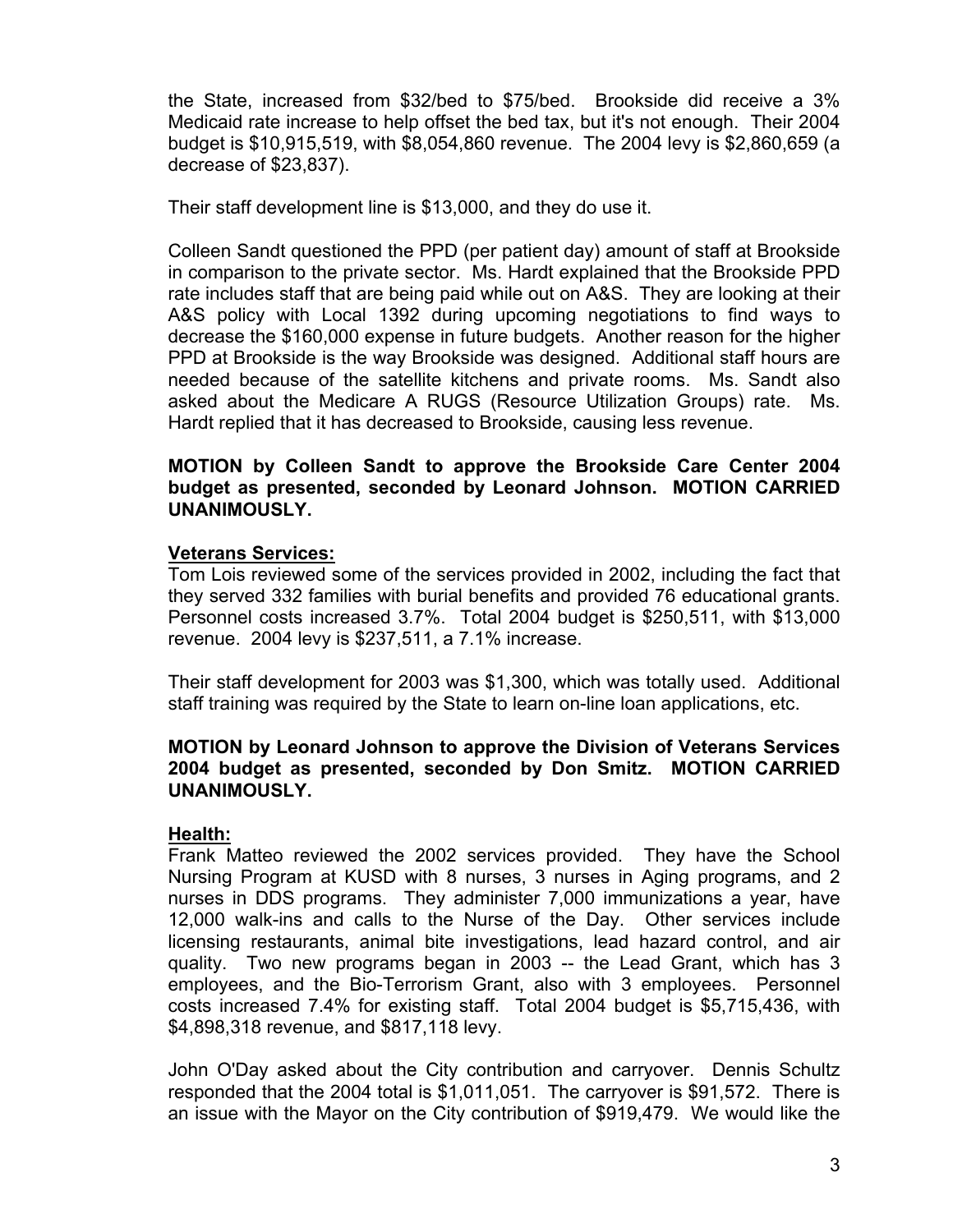City to pay their fair share according to the contract signed by the City and County in 1992. Conversations continue with the Mayor's office.

## **MOTION by John O'Day to approve the Division of Health Services 2004 budget as presented, seconded by Leonard Johnson. MOTION CARRIED UNANIMOUSLY.**

# **Aging Services:**

LaVerne Jaros reviewed the 2002 services provided by Aging. The mission of Aging Services is to make life better for older people and persons with disabilities through information, advocacy, service and program development. Most of their revenue is federal and state. Personnel costs increased 2.7%. Most of their cost increases in services occurred in 2003 after the budget was adopted, and they will continue into 2004. Total 2004 budget is \$9,933,570, with revenue of \$9,124,223, and levy of \$809,347.

Their staff development for 2003 was \$1,700, and they only have \$200 left.

There was a question raised about Family Care and the Resource Center. Kenosha didn't get Family Care, so what purpose does the Resource Center serve if we have a waiting list? Ms. Jaros responded that there is a waiting list of 600+ now (includes some DDS clients) and COP will serve fewer in 2004. We have the Resource Center with the State but we didn't get the case management portion (Family Care). We use the same screening tool in the Resource Center that we would if we had Family Care. We are able to refer people to services, and we're becoming more resourceful and imaginative in ways to help people.

## **MOTION by Ron Johnson to approve the Division of Aging Services 2004 budget as presented, seconded by Leonard Johnson. MOTION CARRIED UNANIMOUSLY.**

# **Children & Family Services:**

John Jansen reviewed the services provided in 2002. 775 new child welfare cases were referred to DCFS in 2002, and 413 new Juvenile Court Services cases were referred. They also had 60 new truancy cases. There were 75 TPR's completed, freeing these children up for adoption and placement in permanent homes. 22 guardianship cases were also completed, placing children with their grandparents or another relative. This is the second year in a row with a levy decrease for DCFS. Personnel costs decreased 1.7%, due to the 2.5 FTE decrease. The Child Care Development Grant had a \$566,594 decrease in 2004. The 2004 budget is \$19,259,809, with \$14,767,574 revenue. The levy is \$4,492,235 (a decrease of \$490,965).

Social workers need 30 hours of training to maintain their certification. We have joined the Southern Wisconsin Training Partnership to provide much of this training at a discounted rate of \$20 - \$40 per training.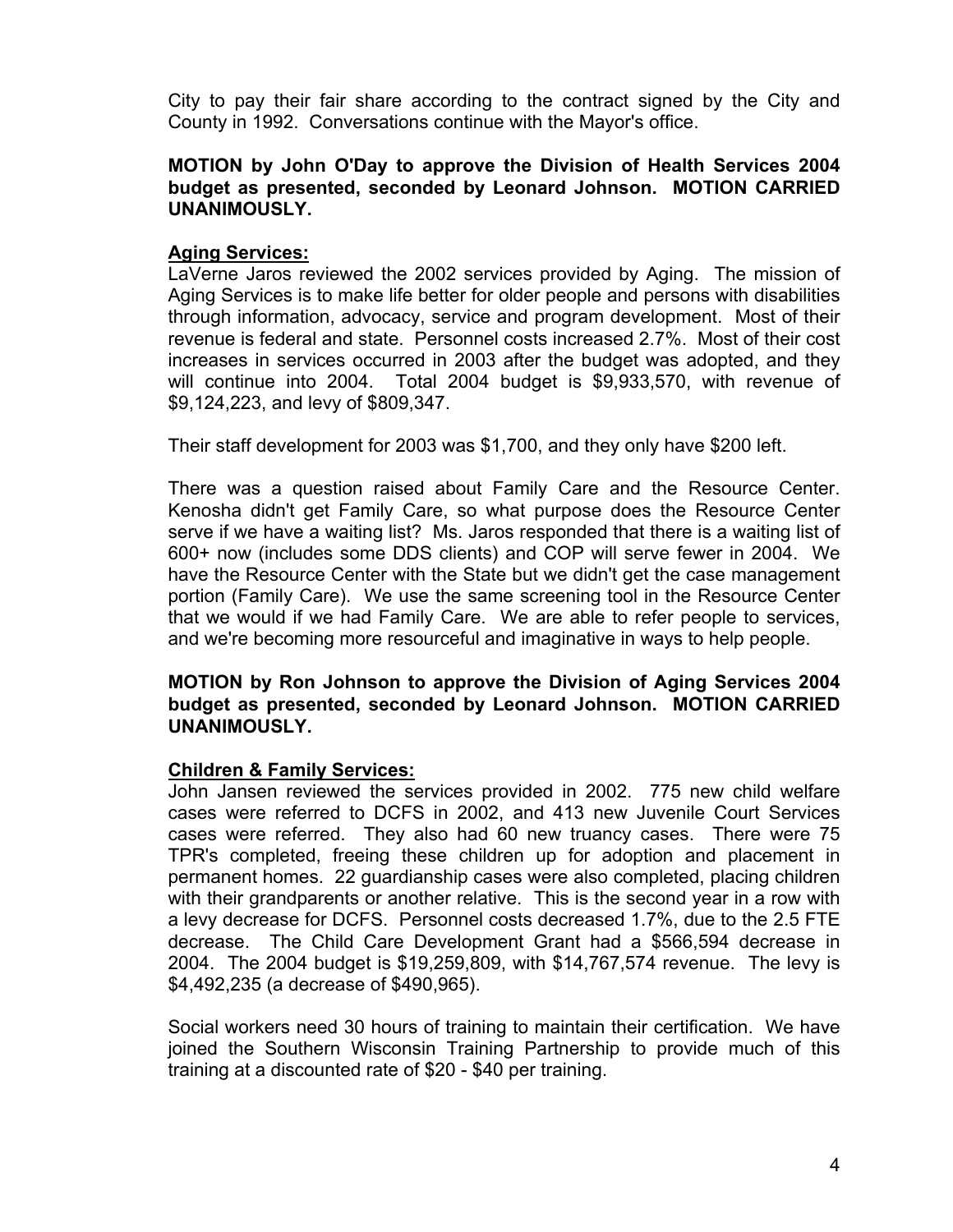Bob Pitts questioned why mileage was a separate line item and not included in staff development. Mr. Jansen responded that social workers receive mileage for home visits, visits to clients in correctional institutions, schools, foster homes, Racine Detention Center, etc.

# **MOTION by Virgil Gentz to approve the Division of Children & Family Services 2004 budget as presented, seconded by Ron Johnson. MOTION CARRIED UNANIMOUSLY.**

## **Workforce Development:**

Adelene Robinson reviewed the page listing all 16 of the partner agencies located at the Job Center. The DWD mission is to try to make all of these agencies seem seamless. Information Point had 40,000 people in 2002 and received 100,000 phone calls. Employment Central saw 872 people per week. Economic Support had 8,031 unduplicated cases at the end of 2002. We currently have 9,900, and will surpass 10,000 cases by the end of 2003. We had 11,000 child support cases in 2002. DWD provides a large variety of services, including the Emergency Services Network, WI Home Energy Assistance Program, Medicaid Transportation, Interpreter Services, and Holiday House, and all of this costs money. We had no levy increase in 2003, and 2004 has been a banner year in terms of decreases in revenue to DWD. Expenses increased \$128,338 for 2004, of which 1.5% is the Personnel increase. Revenues decreased \$473,261. Total 2004 budget is \$12,845,221, with \$11,697,431 revenue, and \$1,147,790 levy.

Bob Pitts noticed that the overtime budget was reduced for 2004. It was \$87,000 in 2003. Jeff Wilson replied that the State reimburses us for some of the overtime. Some overtime is mandatory. Overtime can be cheaper because you don't have to pay benefits. Dennis Schultz said that we will look into this issue.

Staff development was \$8,500 through September, 2003. Jeff Wilson said they will have additional information available on training and staff development for the Finance Committee presentations.

# **MOTION by Leonard Johnson to approve the Division of Workforce Development 2004 budget as presented, seconded by Virgil Gentz. MOTION CARRIED UNANIMOUSLY.**

#### 4. Such Other Business as Authorized by Law

Dennis Schultz stated that he would be meeting tomorrow with the presidents of Gateway Technical College, UW-Parkside, and Carthage, as well as the director of the Shalom Center to discuss trying to get the College Compact together to get student volunteers for the INNS Shelter program. Gateway has already prepared some posters and flyers to try to recruit volunteers from college students. They will also be discussing if they want to maintain the INNS program or if there is something else they can do.